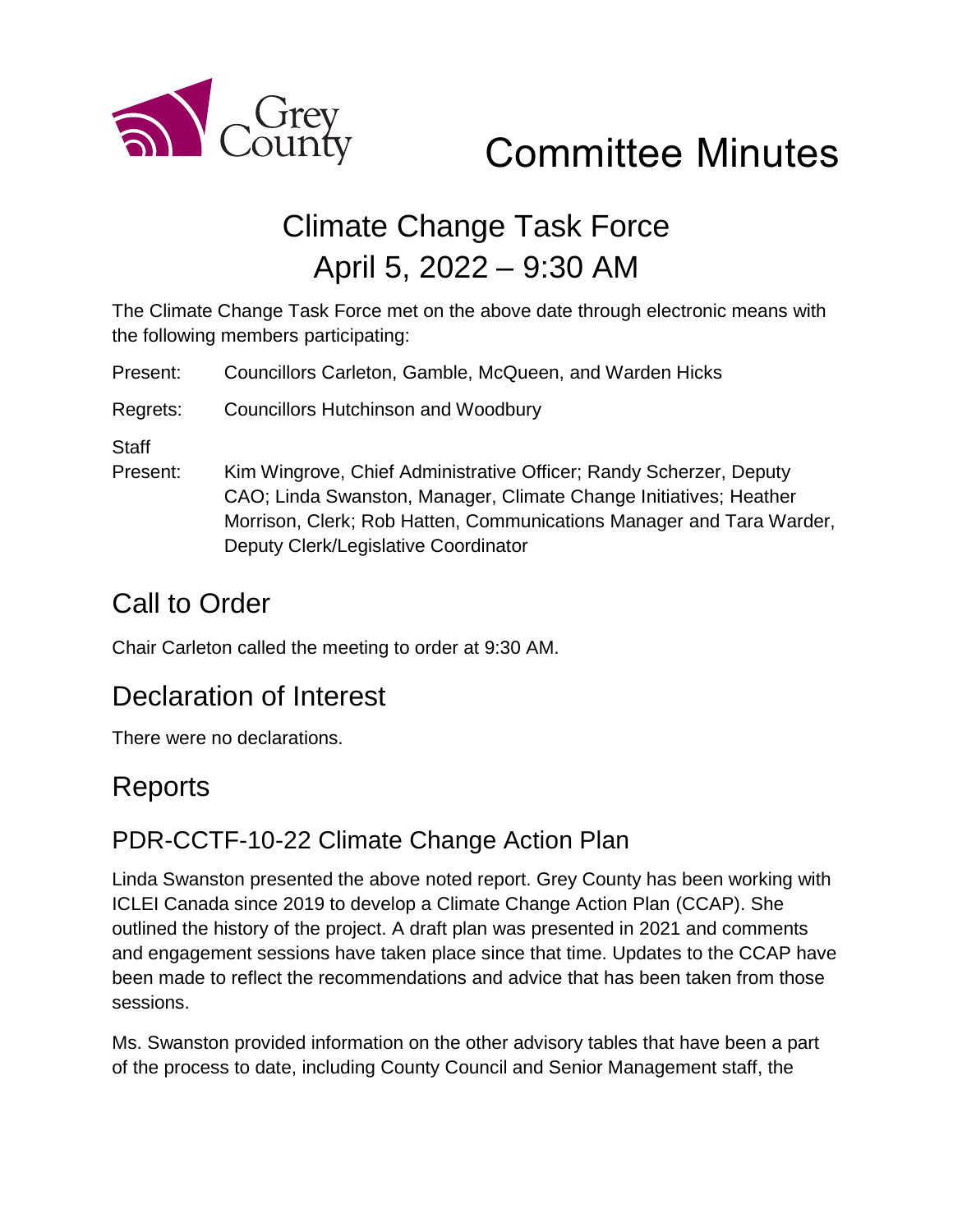She then spoke to the inventory levels and 2018 Baseline Grey County greenhouse gas (GHG) emissions and noted the proposed Grey County targets of net-zero (GHG) emissions both from corporate operations and community wide by 2050.

She outlined the targets of other jurisdictions including the Federal *Canadian Net-Zero Emissions Accountability Act* that enshrines in legislation the Government of Canada's commitment to achieve net-zero greenhouse gas emissions by 2050.

The benefits of action were highlighted including cost savings to residents through reduced utility expenses, improved public health through promotion of active transportation, and opportunity for green economic growth.

She outlined the core engagement findings which included a desire for more ambitious targets, a focus on nature-based solutions, a need to show leadership and a clear prioritization of actions, among others.

The importance of reconciliation was noted and ensuring that meaningful collaboration with the Saugeen Ojibway Nation, Indigenous communities and organizations located within Grey County is achieved and that their feedback is integrated into the Plan.

Ms. Swanston spoke to the recommended community actions, noting there are already some programs in place that are advancing aspects of the Plan. Other areas are new and need to be developed.

She spoke to prioritization criteria, including relative greenhouse gas reduction potential, cost to implement, community benefits and level of Grey County influence.

Based on these criteria, Four Fundamental Pillars to continue to expand were identified, and Five Key Next Steps to initiate were outlined that collectively can achieve 79% of the potential cumulative GHG emissions reductions identified in the Plan.

Questions and comments were addressed regarding the work being done by agricultural sector. The use of the word emergency, which has meaning under the Emergency Management and Civil Protection Act, was discussed. It was noted that the term emergency also conveys significant priority and visibility beyond the legislation. Further discussion occurred on what should be done with light duty, gas powered equipment when it has reached its end of life. Staff noted that the Plan only suggests replacing equipment at the end of its useful lifecycle with low-emissions alternatives.

There was a suggestion for Grey County to consider establishing more aggressive targets corporately. Staff noted that some of those targets are based on what technologies are currently available, however could explore the possibility of more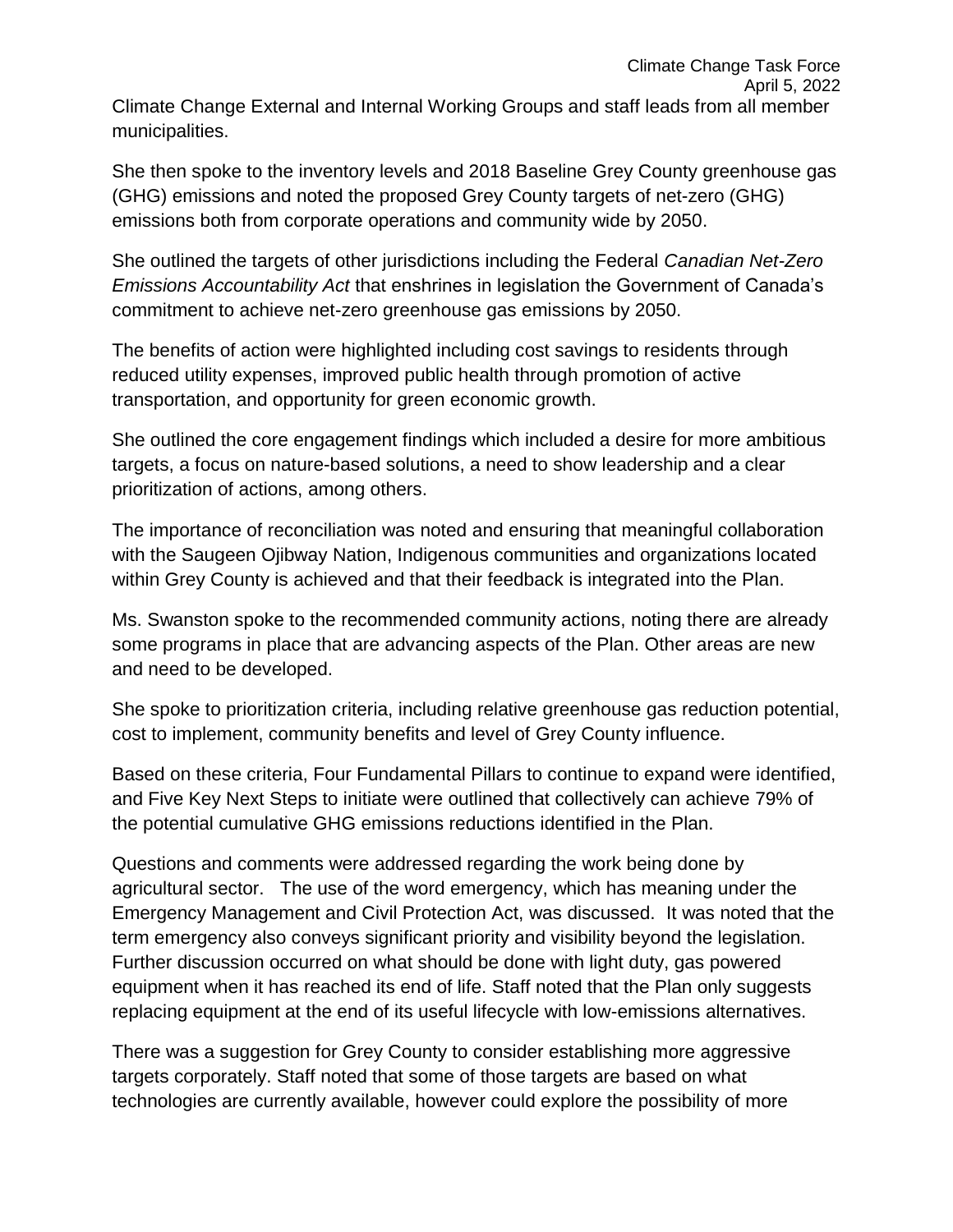#### *Main Motion*

Moved by: Warden Hicks Seconded by: Councillor Gamble

**Whereas the recent Intergovernmental Panel on Climate Change report released in February 2022, indicates that human-induced climate change is causing dangerous and widespread disruption in nature, and affecting the lives of billions of people around the world, and notes that urgent action is required to deal with increasing risks; and**

**Whereas municipalities will bear much of the financial burden associated with climate change due to the increase in costs of maintaining and upgrading infrastructure such as roads, culverts, bridges and stormwater management systems, costs due to damage caused by flooding, etc.; and**

**Whereas municipalities are well-positioned to respond to climate change in that over 50% of greenhouse gas emissions are under the direct influence of local governments according to the Federation of Canadian Municipalities;** 

**Be it Resolved That report PDR-CCTF-10-22 regarding the County's Climate Change Action Plan be received; and**

**That the Climate Change Task Force recommends that Council declare a climate emergency to deepen the County's commitment to move forward with the strategies and actions identified in the Climate Change Action Plan, and to work with local municipalities and other community partners, with the support of the federal and provincial government; and** 

**That the Climate Change Action Plan, and a Net-Zero greenhouse gas emissions target by 2050 be endorsed to help guide corporate strategic plans and priorities; and** 

**That the climate change action plan recommendations be supported, and staff be directed to continue and expand work supporting the various actions that are already underway, including the Four Foundational Pillars, and to develop workplans to advance the Five**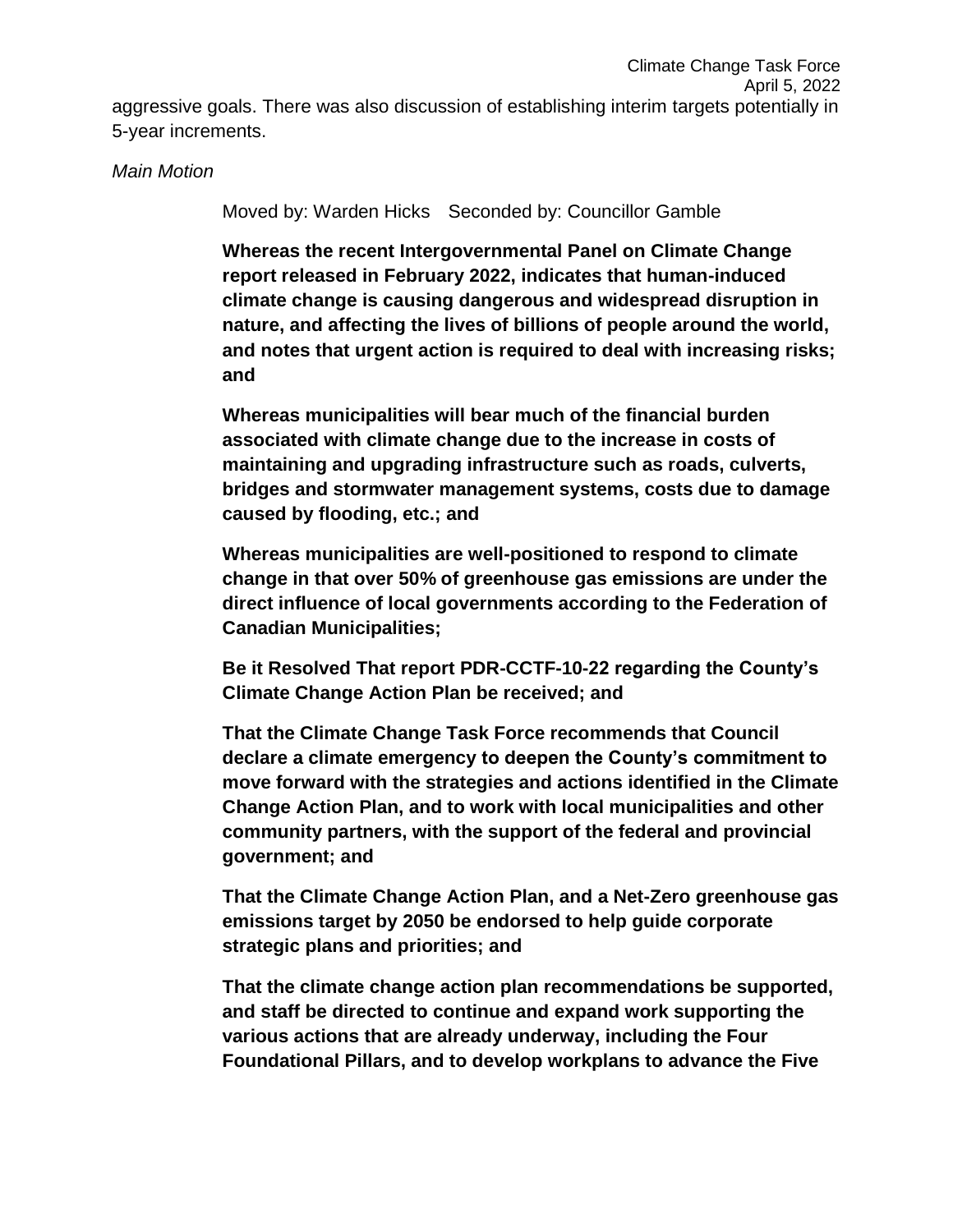**That staff be directed to share the Climate Change Action Plan with all member municipalities for information, with a presentation to local councils should that be requested.**

#### *Primary Amendment*

*CCTF02-22* Moved by: Warden Hicks Seconded by: Councillor McQueen

**That Clause 6 of the motion be amended to also include that staff be directed to explore more aggressive corporate target dates; and** 

**That staff be directed to bring updated target reviews each term of Council.** 

**Carried** 

#### *Main Motion as Amended*

*CCTF03-22* Moved by: Warden Hicks Seconded by: Councillor Gamble

**Whereas the recent Intergovernmental Panel on Climate Change report released in February 2022, indicates that human-induced climate change is causing dangerous and widespread disruption in nature, and affecting the lives of billions of people around the world, and notes that urgent action is required to deal with increasing risks; and**

**Whereas municipalities will bear much of the financial burden associated with climate change due to the increase in costs of maintaining and upgrading infrastructure such as roads, culverts, bridges and stormwater management systems, costs due to damage caused by flooding, etc.; and**

**Whereas municipalities are well-positioned to respond to climate change in that over 50% of greenhouse gas emissions are under the direct influence of local governments according to the Federation of Canadian Municipalities;** 

**Be it Resolved That report PDR-CCTF-10-22 regarding the County's Climate Change Action Plan be received; and**

**That the Climate Change Task Force recommends that Council declare a climate emergency to deepen the County's commitment to move forward with the strategies and actions identified in the Climate**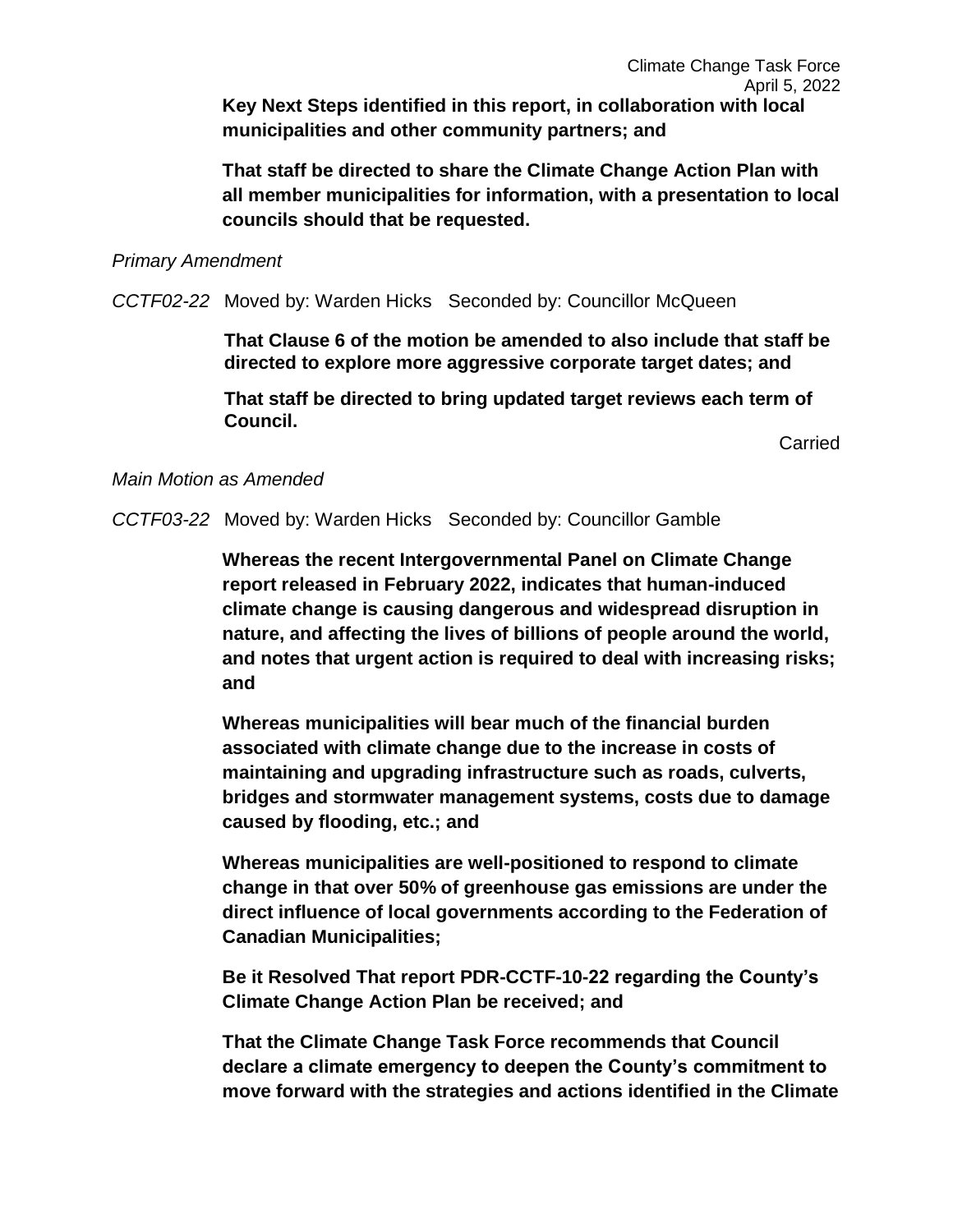**Change Action Plan, and to work with local municipalities and other community partners, with the support of the federal and provincial government; and** 

**That the Climate Change Action Plan, and a Net-Zero greenhouse gas emissions target by 2050 be endorsed to help guide corporate strategic plans and priorities and that staff also be directed to explore more aggressive corporate target dates and bring updated target reviews each term of Council; and** 

**That the climate change action plan recommendations be supported, and staff be directed to continue and expand work supporting the various actions that are already underway, including the Four Foundational Pillars, and to develop workplans to advance the Five Key Next Steps identified in this report, in collaboration with local municipalities and other community partners; and**

**That staff be directed to share the Climate Change Action Plan with all member municipalities for information, with a presentation to local councils should that be requested.**

**Carried** 

### Correspondence

Correspondence from Sue Near – Reconsidering the CP Rail Trail Upgrades

*CCTF04-22* Moved by: Councillor McQueen Seconded by: Councillor Gamble

**That the correspondence from Sue Near regarding reconsidering the CP Rail Trail upgrades be received for information.** 

Carried

Correspondence from the Great Lakes and St. Lawrence Cities **Initiative** 

*CCTF05-22* Moved by: Warden Hicks Seconded by: Councillor McQueen

**That the correspondence and Report Card from the Great Lakes and St. Lawrence Cities Initiative be received for information.** 

Carried